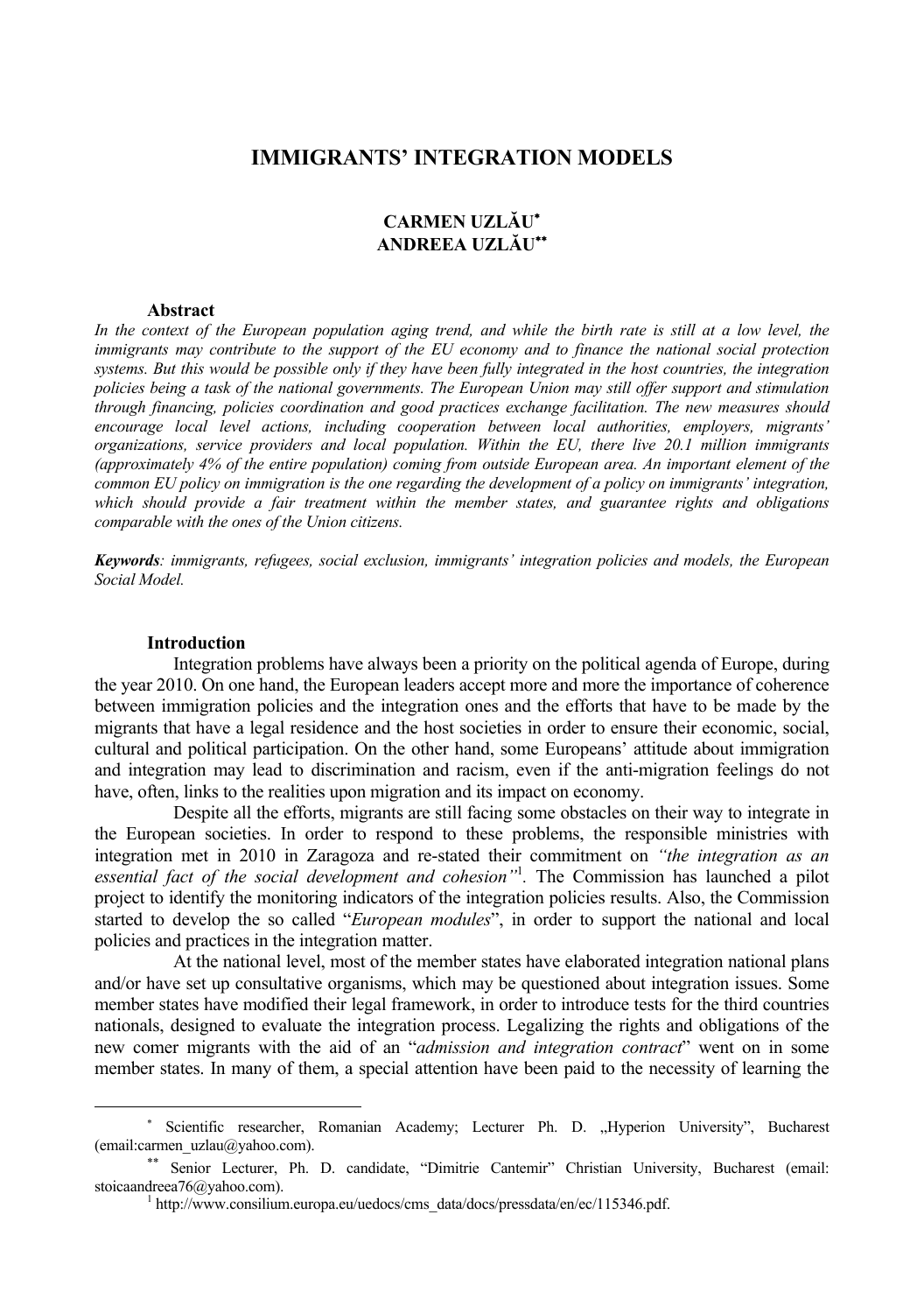host society language and to counter the growing unemployment rates among the migrants, measures being taken in order to improve the access to a job. The trend to elaborate global strategies and monitoring systems to watch their results, have gone on as well in the most member states.

 Supplementary efforts are needed in order to grow the integration efficiency. EU has to admit and to support the contribution of the migrants to the economic development, ensuring, in the same time, the social cohesion. Only through a progressive provision of an efficient social and economic integration of the third countries nationals that legally reside in EU, may lead to an acceptance of the migration idea on a larger scale, promoting the same time the fundamental European values. A synergy should be encouraged between the followed political initiatives in the context of the migration policy and the series of horizontal political initiatives for the provision of a proper and global political answer. For the Commission, an approach "from down to up", based on a well organized governance at the local/regional level, should be the best way to accomplish this goal.

### **Paper content**

 Migration is a global phenomenon, and the European continent is not an exception: all the European states are source, transit and destination countries, in different proportions. Recent estimations on migrants' population that live within the European economic area show more than 20 million foreigners, without the already naturalized or the illegal ones. An important element of the EU common policy on migration is the one regarding the development of a policy targeting the migrants' integration, and the right treatment of them on the member states' territories, as well as the guarantee of rights and obligations comparable with the ones of the EU citizens. From a macro perspective, the concept of integration regards a characteristic of the social system, of the society as a whole, and that is the intensity of the relationship between the parts (groups and individuals). During the last few years, the concept of social cohesion has been very used as an equivalent for integration.

 The term of integration has a variety of dimensions, and the most important one regards the incidence, which includes, at its turn, two separate characteristics: frequency and intensity. For a proper understanding of the phenomenon, it is very important to know how these dimensions interact.

 There are more theories about the migrants' integration process. One of them states that the migrants are assimilated by the new society, during two, even three generations, and, at the end of the process there are no more visible differences between the new comers and their children, on one hand, and the host society, on the other hand, only the names and appearance (skin color, etc.), maybe. The main obstacle in validating this theory has been the obvious fact that, even after a few generations, cultural differences may be observed between the migrants and their children and the host society. It is obvious, as well, that those communities, developed as a result of the immigration phenomenon wish to strengthen their own cultural identity, sometimes despite the fact that the members of these communities might have an active and full participation within the host society. Otherwise speaking, this active and full participation does not inflict necessarily, the abandon of the specific cultural identity. Thereby, what have been initially labeled as assimilation is proved to have two dimensions that do not necessarily concur, a structural dimension and a cultural one. The first shows the growth of the social participation of persons and groups within the wide society, especially at an institutional level (labor market, education, health system, etc.), while the second one represents the processes of values change and cultural identification of the migrants.

 In the specific literature, when references are made to the institutional participation growth, the term of *integration* is used, and when we refer to cultural changes, *acculturation* is used to define it, a complex term which reflects the fact that total assimilation in the main culture is not the only option and, as well, it is not an absolute requirement for the success of the integration process. Social policies on migrants' integration regard mostly the institutional dimension, the ways to promote the migrants' participation within the major institutional systems of the society, and less the cultural dimension.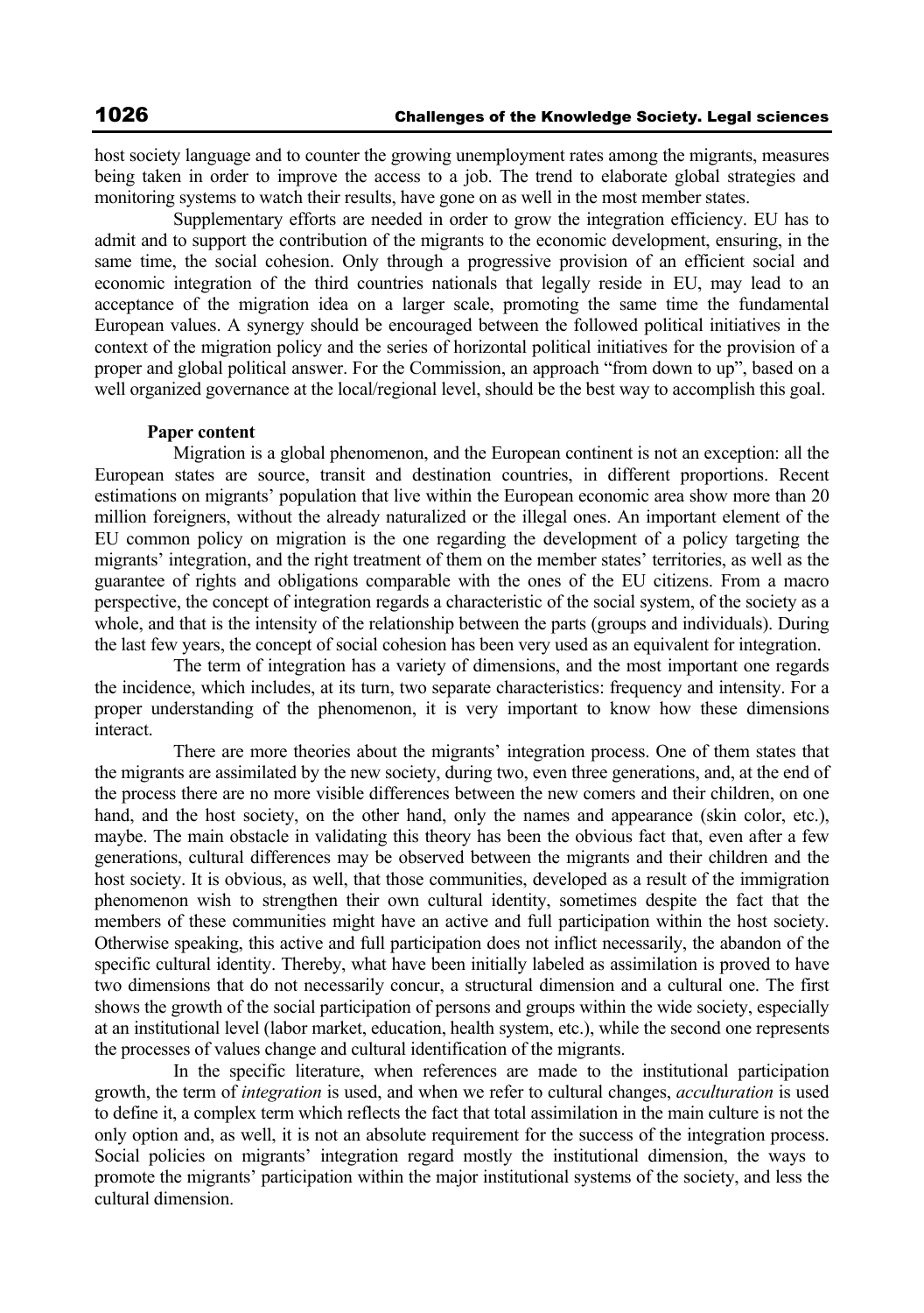## Carmen Uzlău, Andreea Uzlău 1027

 Integration should be understood as a process of active participation of the migrants in all the European society dimensions, process watched from two directions: both from the legal resident migrants in the EU point of view, and the host society one. This fact inflicts, on one hand, the responsibility of the host society to provide a legal framework with rights and obligations which may offer the possibility of migrants' participation in the economic, social, cultural and civil life, and on the other hand, the foreigners should respect and follow the fundamental rules and values of the European society and, in the same time, to actively participate at the integration process, without still losing their own identity (the main difference from the assimilation concept). Also, the European Commission indicates the main categories of immigrants which should benefit of the integration programs:

- − Economic immigrants;
- − Family re-unification immigrants;
- − Refugees and persons that are granted with international protection

 Because of the fact that the term "*immigrants' integration*" is a complex one, with multiple meanings, the differences between the states concerning its interpretation lead to different visions upon the social policies in the matter. However, even if the interpretations would be the same in each state, the social policies would still be different, because of the political and social circumstances, and also of the different histories relating the migration.

 So, it is said that a distinction is useful between three major dimensions of the integration process: social and economic dimension, legal and political dimension and cultural dimension. Any policy related to the promotion of immigrants' integration must take into consideration these three dimensions. The ability to offer a broad explanation is limited for each dimension separately taken. That is why some authors have built models, in order to cover this complex process, models which attend to all the three dimensions.

In Europe, three models of policies can be distinguished, related to integration:

a. The model of the seasonal worker, for which Germany is the prototype. Migration process is mainly determined by the needs of the labor market, and the presence of the immigrants is only temporary. As a consequence, a legal status is not a necessity and nor a reflection on the possibility to facilitate the cultural diversity.

b. Assimilation model, for which France is representative. Immigration is considered to be permanent; migrants are welcome and get a legal status, under the condition of assimilating the behavioral models of the dominant culture. Immigrants are considered, first of all, as individuals, the concept of *immigrants' community* not being acceptable within this model.

c. Ethnic minorities model, for which Great Britain is the prototype. Immigration is regarded as permanent, but the immigrants are defined depending on their ethnic and cultural origin. They build their own communities, different from the existing ones, but the real challenge is to make these communities to live in harmony, within a multicultural society.

Castles developed another typology that tries to reconcile the different dimensions:

a. The model of exclusion based on differences, gathering Germany and the South Europe states;

b. The assimilation model, in Great Britain, France and the Netherlands;

c. The pluralist model, which can be found only in countries outside Europe, classic countries, which encourage immigration.

 Despite the big differences from political and ideological point of view between the states, in all countries, within the social policies regarding migrants' integration, a point of interest is that, after granting the right of legal residence, access is facilitated, in equal conditions, to the labor market, establishments, education, health care, etc. Also, similarities can be found about the policies of citizenship granting, as well as about the efforts of countering discrimination, racism and xenophobia.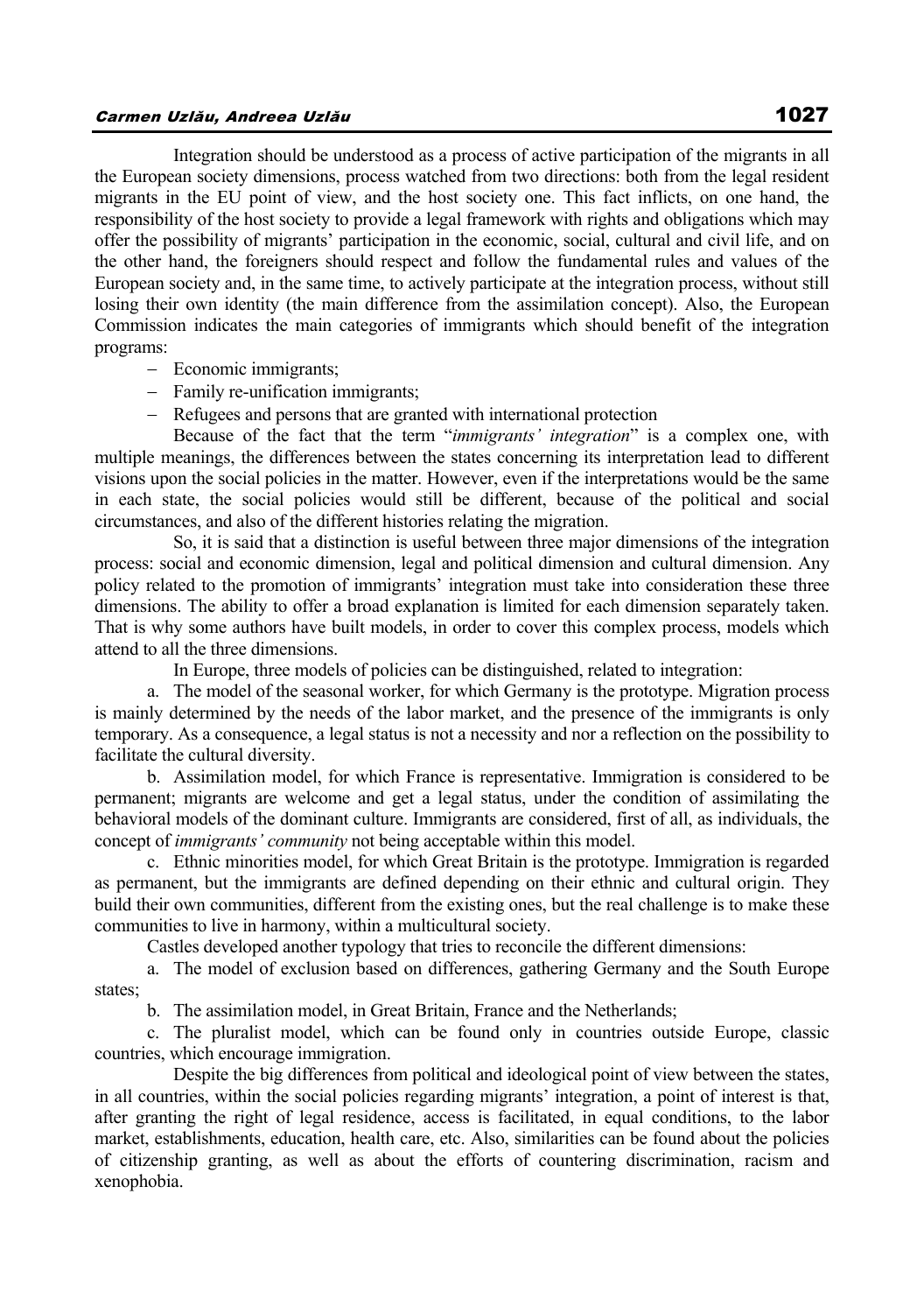During the last few years discussions about the *European Social Model* are more often. All the European countries share common characteristics which, together, give birth to this *Model*. First of all, it is about a common commitment for social security and justice, full occupation of the labor market, universal access to the health care services, education, adequate social protection for special cases of disease, motherhood, aged people, unemployment and social assistance services in order to prevent poverty and social exclusion. These aspects are fully accepted by all European states and are included as basic elements of the legal and institutional framework and as objectives of the social policies as well. The European Social Model is based on the acknowledgement of the fact that social security and justice may contribute both to the economic efficiency and to the social progress. European governments usually embrace the idea that there is no opposition between the economic efficiency and social cohesion, but, actually, they are strongly related. In case of economic recession, the state might balance some social risks, as the unemployment, disease or disabilities risk, which the free market cannot cover at a satisfying level for all the citizens. Social policy measures have the role to reduce uncertainties created by a market economy, to strengthen the capacity of the individuals to adapt to the economic, technological and social changes, to provide the possibility to acquire new specializations and an equal framework of opportunities. Secondly, the *European Social Model* is characterized by a high degree of organization around some common interests, following the negotiation between governments, social partners and civil society regarding the aspects of social and economic policies. Fight against social exclusion is a primary objective on the EU agenda. The concept of exclusion has multiple dimensions and the measures that try to counter the social exclusion must cover a very wide area of directions, as: education, occupation, professional training, establishments, health care, social protection, etc. These measures are dedicated to the underprivileged groups, and immigrants and refugees are, in EU opinion, groups with high risk of social exclusion. Measures regarding labor force occupation and access to the social protection and assistance are considered to be the main ways to the social integration. From this point of view, the immigrants and the refugees are a target-group, as well.

 National programs aimed towards the immigrants' integration are dominant in those countries where the majority of immigrants are accepted, based on the procedure of family reunification or because of humanitarian reasons (based on the procedure of asylum), immigrants who usually do not have a work offer before entering the country and who rarely speak the host country language.

 In its majority, the immigrant population feels almost the same necessities and needs services which should address them. There are, though, certain groups that need a special attention. We refer here to the refugees and to the persons that are granted with international protection, women and immigrants part of the second or third generation.

 Although from many points of view refugees and persons granted with international protection are confronted with the same situation as other immigrants, issues related to the forced nature of the immigration and the special necessity of protection need a special approach of this group within the social policies for integration. It is important to remind that these persons did not choose to leave their countries for economic reasons, but for reasons of persecution they have been confronted with, and they need a supplementary support and special services in order to facilitate their integration. Integration programs addressed to refugees should be complementary to the usual social services and should be focused on the vulnerable groups within the refugees' communities. Certain specific requirements of the integration measures, limitations or obligations, which may be generally imposed to the immigrants, cannot be applied the same way to the refugees.

 *Local integration* is one of the durable solutions to the refugees' problems and refers to their setting down, on long term, in the host country. Local integration, together with the volunteered repatriation and establishing into another country are considered to be one of the traditional durable solutions for the refugees and are based on the assumption that persons who have been granted with a refugee status would permanently remain in the asylum country. Integration is a process of dynamic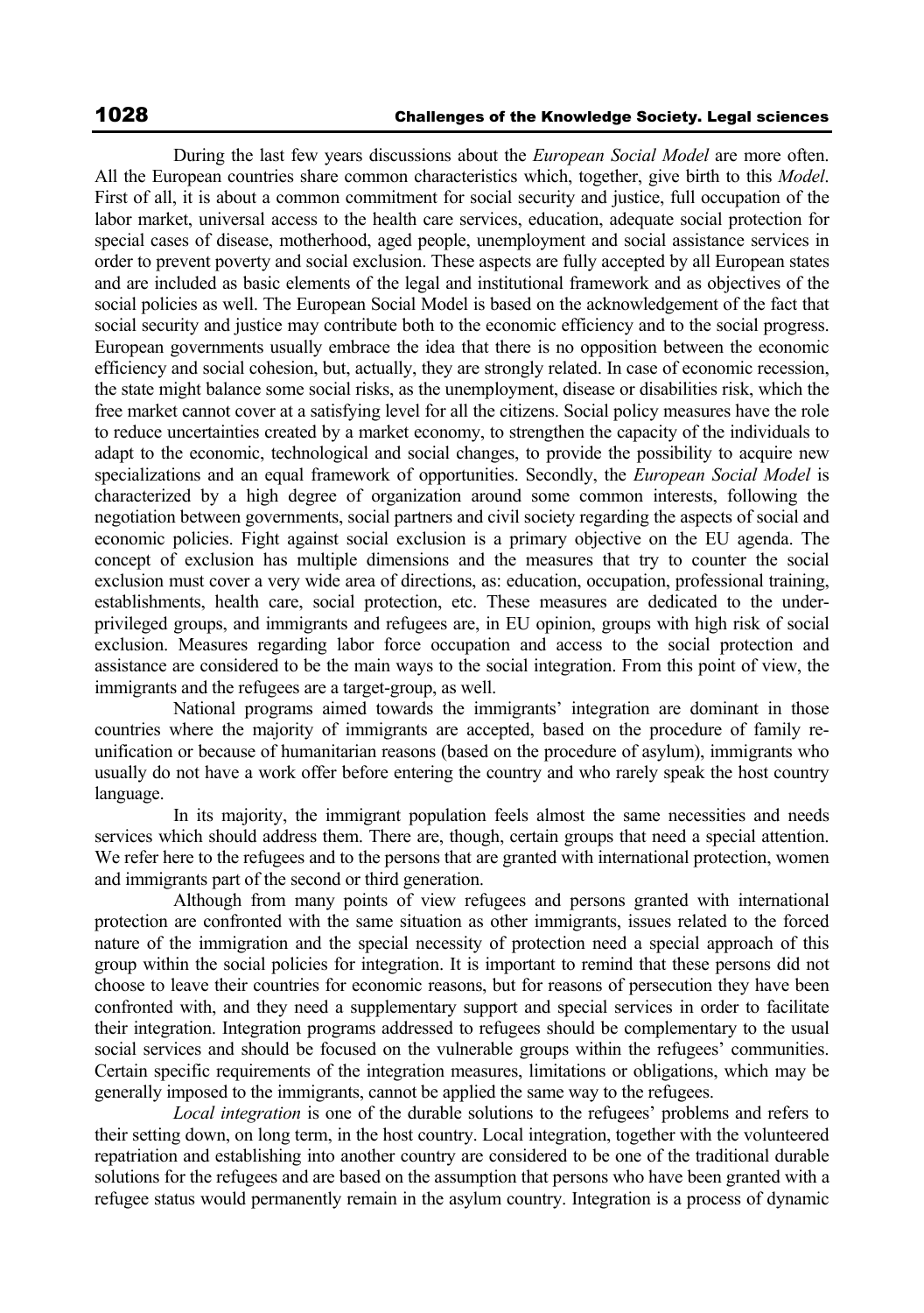change, which must be regarded from two perspectives: from refugees point of view, integration request a preparation in order to adapt to the host society's life style, without losing the cultural identity, and from the host society's point of view, a will is requested to adapt public institutions to the population's profile changes, to accept refugees as a part of the national community and to act for facilitating their access to resources.

 Also, the integration is a long term process, which starts with the moment of arrival in the host country and ends when the refugee becomes an active member of the society, from legal, social, economic, educational and cultural perspective. In the countries with great experience in the refugees area, it often happens that the integration process to extend beyond the first generation.

#### *Conditions related to the integration*

 EU member states have jumped to the conclusion that, for a successful migration policy, improving the integration process is compulsory. From this point of view, many countries provide integration programs for legal migrants who have been accepted within the national territory, sometimes on a period of few years. However, it must be noticed that the request in some legislations regarding migrants' "integration potential" has significantly increased recently. On the other hand, there are more situations nowadays when the "integration potential" has to be proved before immigrating, for example by passing a test of knowledge about language and society in the destination country.

 The great majority of the EU member states do not impose integration conditions as general conditions (for all the immigrants or for the not-permanent residence request). Only three states have this provision in the legislation: Netherlands, France and Austria.

 There is a trend to give the integration conditions a general character in the national legal framework, especially during the past two years. Starting with March  $15<sup>th</sup>$ , 2006, with a few exceptions, each persons aged between 16 and 65 who wants to get a longer term residence in Netherlands and has to ask for a temporary residence permit (MVV - Machtiging tot Voorlopig Verblijf), has to pass a civic integration exam, abroad. This test is an oral exam about language knowledge and with questions about the Dutch society. Questions about life style in the Netherlands, geography, history, Constitution, democracy, legislation, language and need to know it, family life, education, health, work and income may be posed. The test would be held at the Dutch embassy or consulate abroad, and successfully passing it is a former condition to obtain the temporary permit. Examination tax is 350 EUR.

On July 24<sup>th</sup>, 2006, based on the *Law regarding immigration and integration*, an integration condition has become compulsory in France, as well. A "reception and integration contract" is requested to the new comer adults and foreigners between 16 and 18 years of age, who frequently enter French territory and who requested a residence permit. Only foreigners who do not want to settle in France, as students and seasonal workers, as well as people who have studied there for at least three years of secondary school, are not object of this condition. According to the contract, the foreigner would have to attend civic formation courses and, if necessary, language courses. Respecting the conditions of the contract is taken into consideration when a temporary residence permit should be renewed or when a long term residence permit is granted.

 In Austria, the obligation to fulfill integration conditions has been introduced in 2002. Foreigners who ask for a residence permit are requested at their turn to respect an "integration agreement". This agreement consists of two modules: one concentrated on "acquiring the ability to read and write" and the other one on "acquiring knowledge about German language and the ability to participate at the social, economic and cultural life in Austria". A final exam, evaluated with "admitted", is required in order to respect the agreement. It must be noticed that this is a legal condition. Consequences for not respecting this obligation may be administrative punishment, financial disadvantages or, as a last method, expulsion.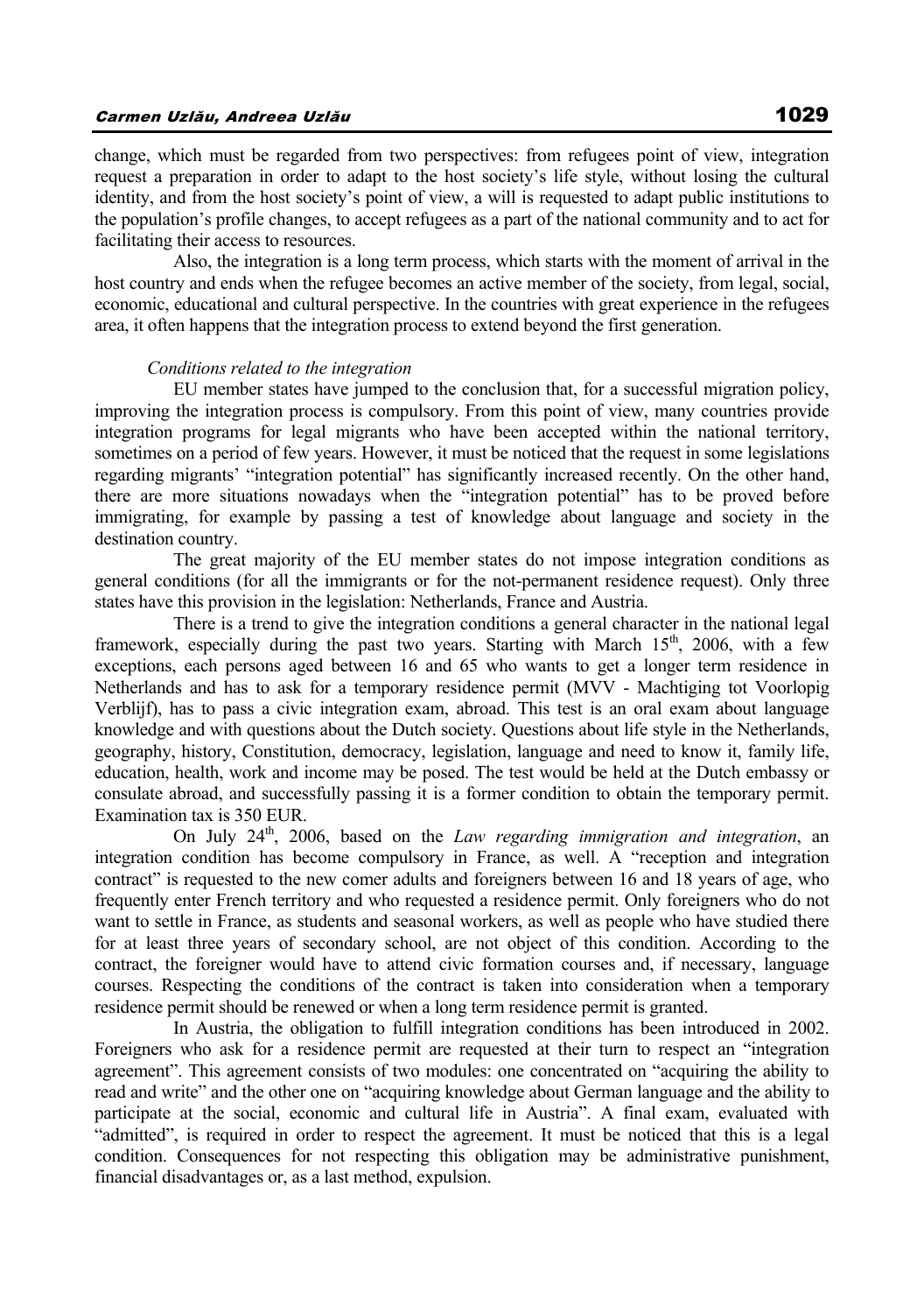It may be seen from the above mentioned, that the states pay the greatest attention to the language knowledge. More than that, Netherlands requires civic knowledge and France civic education courses.

 The biggest difference between states is the way they apply the requests and the related legal consequences. Austria and France impose an obligation that almost all the immigrants (even if there are some exceptions) to attend an integration program. Moreover, the Austrian law says that immigrants have to pass a final exam; not respecting this provision is an offence and, the worst case, the immigrant might be expelled. In France, intentionally not respecting the contract might lead to the refuse of renewing a temporary residence permit or to grant a long term one.

 On the other hand, Netherlands requests that the possible immigrant to learn the language and to acquire civic knowledge, during the period he is still abroad; oppositely, the permit would not be granted. We must say again that this condition is a general one, and, consequently, it is applicable to all immigrants. Fulfilling this condition by the immigrant means in the most cases, that he would invest some money, time and efforts in order to gain the requested knowledge. It must be noticed that opportunities to learn German and Dutch language abroad are more limited than to learn English, for example. Moreover, if a possible immigrant is coming from a rural area and/or an emergent country, this condition is even more pressing. In Netherlands, the integration monitoring system in 2006 showed an decrease of the MVVs, as a possible result of the abroad imposed test (TK 2006/07, No. 39; see also Country Report for Netherlands). Without being a surprise, the general immigration conditions related to integration are object for sharp discussions, both in public and in academic areas<sup>2</sup>

The Justice and Home Affairs Council adopted on November  $19<sup>th</sup>$ , 2004 in Brussels, the European framework on integration, stipulating, *inter alia*: "Basic knowledge about host society language, history and institutions is compulsory for integration; allowing the migrants to acquire these basic knowledge is essential for a successful integration". (JHAC 2004)

 While the JHA Council speaks about "allowing the migrants", it may be noticed, looking the present legal provisions on integration that an alienation of the integration perception has happened, from a positive social measure toward its perception as a measure to limit the immigration (Besselink 2006), specifically, *integration condition*. Moreover, these conditions' efficiency is in doubt. For example, reading and learning a language abroad, where there is no possibility to practice it daily, would need a bigger investment than learning it in the host country, and consequently, it is not the best method to ensure the acknowledgement (Groenendijk, 2007). The language level required in fact by the national legislation, in order to pass the tests, is, however, much too low to allow the access on the usual labor market. Also, it is reasoned that these imposed integration conditions are not the solution for the integration related issues, as urban intendance and planning or for social and cultural isolation (Besselink, 2006).

### **Conclusions**

 Integration of the third country nationals which are legal residents remains a key issue, sometime polemic. Successful integration is essential because of humanitarian and cultural reasons. It is, as well, necessary in order to maximize economic and social benefits of the immigration, both for individuals and for the society. There is not only one mean to provide a successful integration, but it is obvious that more efforts have to be made both at the EU and at national and local level, for better results. Each migrant should feel at home in Europe, respecting its laws and values, and should be able to contribute to Europe's future.

 Integration needs efforts both for the migrant, and for the society which accept him. Migrants should be offered the possibility to participate at the new communities' lives, especially

 $\overline{\phantom{a}}$  For examples, see: *Spiegel Online,* July 11th, 2007; *Radio Netherlands*, August 22nd, 2007; *Irish Independent*, August  $26<sup>th</sup>$ , 2007